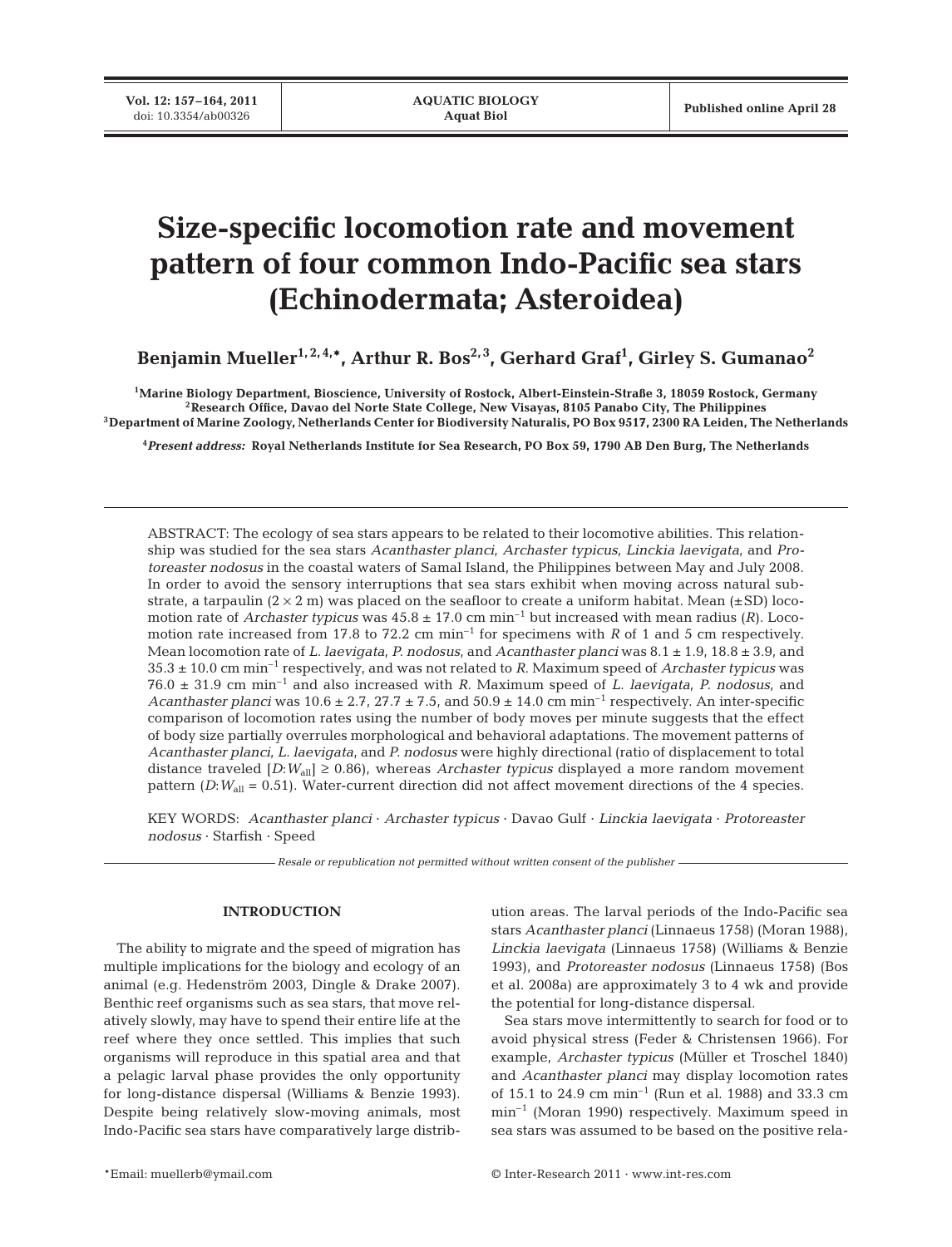tionship between body size, and number (Gaymer & Himmelman 2008) and length of tube feet (e.g. Westheide & Rieger 1996). Hence, larger specimens move faster than smaller ones, both inter-specifically and intra-specifically. Maximum speed may also be a measure of the ability to avoid predation, e.g. for *Archaster typicus*. This sea star inhabits similar habitats as the larger omnivorous species *Protoreaster nodosus*, but does not share habitats with the latter. While *Archaster typicus* inhabits intertidal habitats such as sandy shores and seagrass meadows, juvenile *P. nodosus* are exclusively found in the adjacent shallow subtidal sand and seagrass areas (Bos et al. 2008a,b). This could be an indication that *Archaster typicus* avoids predation by *P. nodosus* (Bos et al. 2011). In contrast, the 2 species occurring in shallow soft-bottom habitats, *Linckia laevigata* and the multi-rayed corallivore sea star *Acanthaster planci*, are commonly encountered from the intertidal up to a depth of 60 m (Moran 1990, Schoppe 2000).

Locomotion rates and movement patterns of sea stars have been determined by marking tracks of individuals on natural substrates (e.g. Ferlin 1973, Scheibling 1981, Himmelman et al. 2005). However, limited observation time results in poor resolutions in time and space. Recently developed techniques such as timelapse video analysis (e.g. Dale 1997, Lauzon-Guay et al. 2006, Dumont et al. 2007, McClintock et al. 2008a,b) provide researchers with highly accurate data but require costly equipment. The use of an artificial substrate attached to the seafloor combines the advantage of observations under natural conditions and the avoidance of movement interruptions when sea stars encounter prey, which is likely to happen on natural substrates.

The present study aims to determine the size-specific locomotion rate and maximum speed and describe the movement patterns of 4 common Indo-Pacific sea stars: *Acanthaster planci*, *Archaster typicus*, *Linckia laevigata*, and *Protoreaster nodosus*.

## **MATERIALS AND METHODS**

**Sea star collection and measurements.** Sea stars were collected in the coastal waters of Samal Island in the Davao Gulf, The Philippines from May to July 2008 (*Acanthaster planci*: 4 June to 2 July, *Archaster typicus*: 5 to 20 May, *Linckia laevigata*: 11 to 26 June, and *Protoreaster nodosus*: 5 May to 2 July). Collection was usually done by means of snorkeling, whereas the collection of larger specimens of *L. laevigata* and *Acanthaster planci* was done using SCUBA equipment. Since sea stars cease movement after handling (Dale 1997), specimens were acclimated for 2 to 12 h in a

submerged net-covered container  $(45 \times 20 \times 30 \text{ cm})$  to minimize handling stress.

Radius (distance from arm tip to center of oral disk) of each arm was measured with calipers (accuracy: 1 mm) at the oral side to calculate mean radius (*R)*. In the case of *Acanthaster planci*, the diameter (= 2*R)* was measured with a ruler (accuracy: 5 mm) at the aboral side before collection, because this species curls itself when handled.

Specimens of *Archaster typicus* (*R* = 1 to 5 cm) were categorized in nine 0.5 cm size classes. Specimens of the other 3 species were categorized in 1 cm size classes, due to their larger sizes (*Acanthaster planci*: *R* = 4 to 19 cm, *Linckia laevigata*: *R* = 4 to 15 cm, *Proto reaster nodosus*:  $R = 2$  to 14 cm).

**Experimental design and observations.** A tarpaulin  $(2 \times 2 \text{ m})$  with a printed grid  $(10 \times 10 \text{ cm} \text{ squares})$  was laid on the surface of the substratum. Squares were vertically lettered and horizontally numbered (Fig. 1). The tarpaulin, weighted with a metal chain along its entire circumference, was firmly attached to the sea floor with pegs in an intertidal sandy area (grid always facing north). Observations were performed in water with depth ranging from 0.3 to 2.0 m while we snorkeled above the tarpaulin.

Each sea star was carefully positioned in the center of the tarpaulin always with its madreporite to the south. This orientation was not possible for *Acanthaster planci*, which is a multi-madreporite species. As soon as a sea star started moving, we started a stopwatch (accuracy: 1 s). Time and square label were recorded each time an individual reached another square of the grid. An observation was terminated when a sea star reached the edge of the tarpaulin or after performing a traveling path of >20 squares. Slow movement of *Linckia laevigata* made it necessary for us to terminate observations after measuring 10 consecutive squares. Due to difficulties in recording the exact traveling path on a slate, an observation was also terminated when a sea star visited a particular square a third time.

The following environmental parameters were recorded before each observation: (1) water depth (estimated in 5 cm intervals), (2) bottom water temperature  $(0.5^{\circ}$ C accuracy), (3) wave activity  $(0 =$  no waves, 1 = small waves,  $2 = \text{medium waves}, 3 = \text{chopy}$ , (4) water current speed (measured with float and stopwatch in  $\text{cm s}^{-1}$ ), and (5) water current direction (Table 1).

**Data analysis.** Displacement of sea stars was calculated trigonometrically for each square of the tarpaulin. Sea star velocity was calculated by dividing the displacement (*D)* by the time needed to move to a neighboring square. An observation started when a sea star began its traveling path in the center of the tarpaulin (starting point, S) and lasted until it left the tar-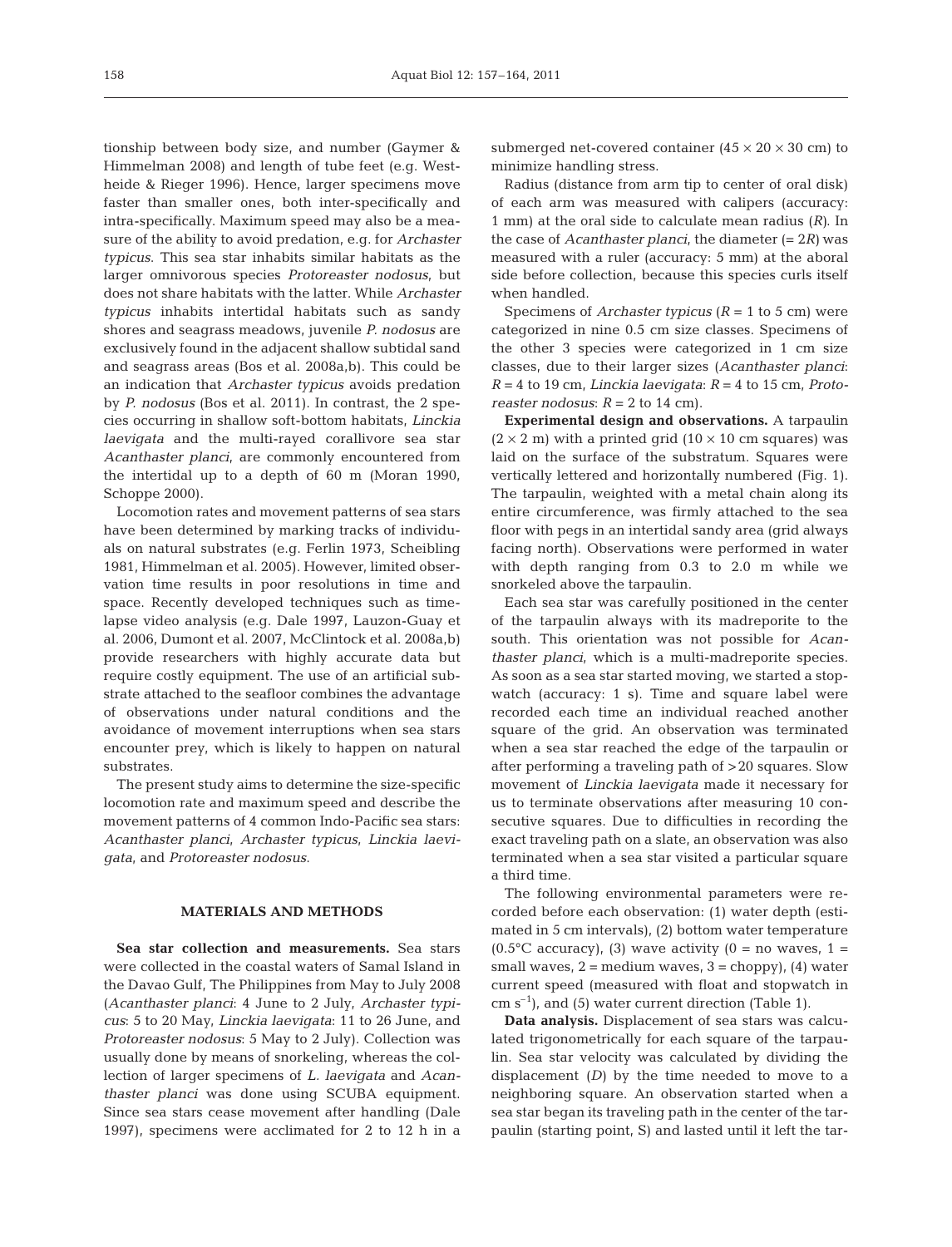

Fig. 1. Tarpaulin  $(2 \times 2 \text{ m})$  with printed grid  $(10 \times 10 \text{ cm}$  squares). Schematic traveling path of one sea star explaining total distance traveled ( $W_{all}$ ) and displacement (*D)*

paulin (ending point, E) (Fig. 1). Therefore, one observation consisted of a number of consecutive sections. Locomotion rate was determined by calculating the mean speed of all sections within one observation, whereas maximum speed was the highest velocity.

Body moves per minute were calculated by dividing locomotion rate by the diameter (2*R)* for each specimen to study inter-specific locomotive differences independent of size. The pattern of movement was characterized as the ratio of *D* to total distance traveled (*W)* (Ferlin 1973 modified by Scheibling 1981). *D* is the shortest distance between S and E, whereas  $W_{all}$  is the total distance traveled by a specimen during one observation (Fig. 1). An individual moving in a straight line displays a directional movement pattern and has a *D*:*W*all of 1. The more the actual movement path deviates from a straight line, the smaller *D*:*W*all and the less directed the movement pattern becomes. *D*:*W*all values >0.7 are considered to be highly directional, values >0.5 partially directional, whereas values <0.5 are considered to be undirected (Ferlin 1973, Scheibling 1981). *D*:*W*<sup>5</sup> was calculated by only considering the

first 5 squares of the observations to test for size-dependent effects within the movement patterns.

Differences in mean locomotion rate, maximum speed, and  $D: W_{all}$  and  $D: W_5$ ratios were tested with 1-way ANOVA if homogeneity of variance was shown (Levene's test). In case of heterogeneity, a Welch ANOVA was used. Post hoc analysis was done with Tukey's HSD test.

The influence of water currents on the movement direction of sea stars was tested by calculating the deviation of the movement direction from the direction of the current. The Rayleigh test (Zar 1999) was used to determine whether the angles between movement direction and direction of the current were uniformly distributed around the 360° circle (which is expected when there is no influence of currents on the movement direction).

## **RESULTS**

*Linckia laevigata*'s locomotion rate was the lowest, with a mean of 8.1 cm min–1, while *Protoreaster nodosus* and *Acanthaster planci* moved at approximately double and 4 times that rate (Table 2). *Archaster typicus* was the fastest-moving sea star, with a mean locomotion rate of  $45.8 \text{ cm min}^{-1}$  (Table 2).

Archaster typicus' locomotion rate significantly increased with  $R$  from 17.8 to 72.2 cm min<sup>-1</sup> (Fig. 2). Similarly, a significant linear relationship was found between maximum speed and *R* for *A. typicus*. There was no significant relationship between both mean and maximum locomotion rates and *R* for the other 3 species (Fig. 2).

The number of body moves per minute was interspecifically related to *R* (Fig. 3). Small specimens (*R* < 2 cm) performed 6 to 12 body moves  $min^{-1}$ , whereas specimens with  $R > 5$  cm could only perform  $<$  4 body moves  $\min^{-1}$ .

Table 1. *Acanthaster planci*, *Archaster typicus*, *Linckia laevigata*, and *Protoreaster nodosus*. Environmental parameters measured during observations. Wave action:  $0 = no$  waves,  $1 = small$  waves,  $2 = medium$  waves

| <b>Species</b>       | Depth (cm) | Temperature $(^{\circ}C)$ |                | Current velocity $\rm (cm\;s^{-1})$ | Wave action   |         |
|----------------------|------------|---------------------------|----------------|-------------------------------------|---------------|---------|
|                      |            | Range                     | $Mean \pm SD$  | Range                               | $Mean \pm SD$ |         |
| Acanthaster planci   | $30 - 185$ | $29.5 - 31.0$             | $29.7 \pm 0.5$ | $0 - 6.3$                           | $5.4 \pm 1.3$ | $1 - 2$ |
| Archaster typicus    | $40 - 190$ | nd                        | nd             | $0 - 11.7$                          | $5.0 \pm 2.9$ | $0 - 2$ |
| Linckia laevigata    | $65 - 170$ | $29.5 - 30.5$             | $29.7 \pm 0.5$ | $0 - 14.5$                          | $7.8 \pm 4.5$ | $1 - 2$ |
| Protoreaster nodosus | $30 - 185$ | $29.5 - 32.0$             | $30.3 \pm 0.9$ | $0 - 8.9$                           | $5.0 \pm 2.2$ | $1 - 2$ |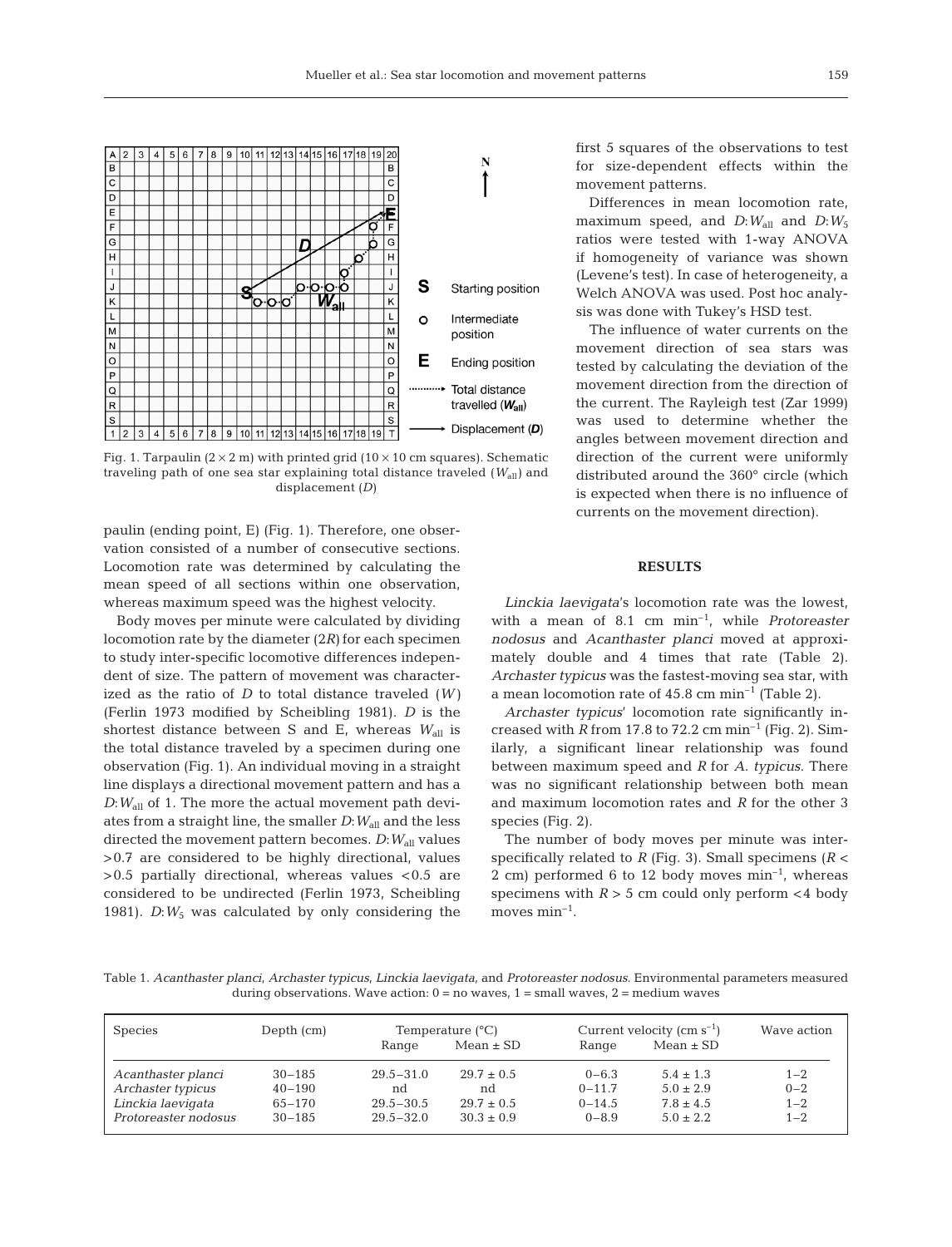|                                                                                               |  |  |  |  | Table 2. Acanthaster planci, Archaster typicus, Linckia laevigata, and Protoreaster no-     |  |  |  |  |  |  |
|-----------------------------------------------------------------------------------------------|--|--|--|--|---------------------------------------------------------------------------------------------|--|--|--|--|--|--|
| <i>dosus.</i> Locomotion rate, maximum speed, and the ratio of displacement $(D)$ to distance |  |  |  |  |                                                                                             |  |  |  |  |  |  |
|                                                                                               |  |  |  |  | traveled (W) for the full observation $(D:W_{all})$ and for the first 5 squares $(D:W_5)$ . |  |  |  |  |  |  |
| Data are mean ± SD                                                                            |  |  |  |  |                                                                                             |  |  |  |  |  |  |

| <b>Species</b>       | n   | Locomotion<br>rate $\rm (cm \ min^{-1})$ | Maximum speed<br>$\rm (cm \; min^{-1})$ | $D:W_{\rm all}$ | $D:W_5$                         |
|----------------------|-----|------------------------------------------|-----------------------------------------|-----------------|---------------------------------|
| Acanthaster planci   | 38. | $35.3 \pm 10.0$                          | $50.9 \pm 14.0$                         |                 | $0.86 \pm 0.12$ $0.93 \pm 0.13$ |
| Archaster typicus    | 29  | $45.8 + 17.0$                            | $76.0 + 31.9$                           |                 | $0.51 \pm 0.29$ $0.68 \pm 0.19$ |
| Linckia laevigata    | 29  | $8.1 \pm 1.9$                            | $10.6 + 2.7$                            |                 | $0.88 + 0.13$ $0.90 + 0.13$     |
| Protoreaster nodosus | 38  | $18.8 + 3.9$                             | $27.7 + 7.5$                            |                 | $0.89 \pm 0.13$ $0.88 \pm 0.13$ |

The mean *D*:*W*all ratio of *Acanthaster planci*, *Linckia laevigata*, and *Protoreaster nodosus* ranged from 0.86 to 0.89 (Table 2), whereas *Archaster typicus*' mean *D*:*W*all ratio of 0.51 was significantly lower (Tukey's test, p < 0.05). No significant difference was found among the other 3 species (ANOVA,  $p > 0.05$ ).

The mean *D*:  $W_5$  ratio of *Acanthaster planci*, *Linckia laevigata*, and *Protoreaster nodosus* ranged from 0.88 to 0.93 and for *Archaster typicus* it was 0.68. *Acanthaster planci*'s and *Archaster typicus*' mean *D*:*W*<sup>5</sup> ratio was significantly higher than their  $D:W_{all}$  ratio (Tukey's test,  $p < 0.05$ ). No significant difference was found for the other 2 species (ANOVA, p > 0.05).

The distribution of the deviation angles between the movement direction and the direction of water currents showed that there was no preferential angle of movement (Fig. 4). The angle distribution was not significantly different from uniformity (Rayleigh test,  $p > 0.05$ .



Fig. 2. (A) *Acanthaster planci* (n = 38), (B) *Archaster typicus* (n = 29), (C) *Linckia laevigata* (n = 29), and (D) *Protoreaster nodosus*  $(n = 38)$ . Velocity as a function of mean radius  $(R)$ . Locomotion rate  $(0)$  and maximum speed  $(0)$  are shown. Linear regression of locomotion rate (—–) ( $r^2 = 0.633$ ,  $p < 0.001$ ,  $y = 11.466 \times R + 12.207$ ) and of maximum speed (---) ( $r^2 = 0.548$ ,  $p < 0.001$ ,  $y = 20.091$  $\times R$  + 17.102) for *A. typicus* are also shown. Note the differences in scale of the vertical axes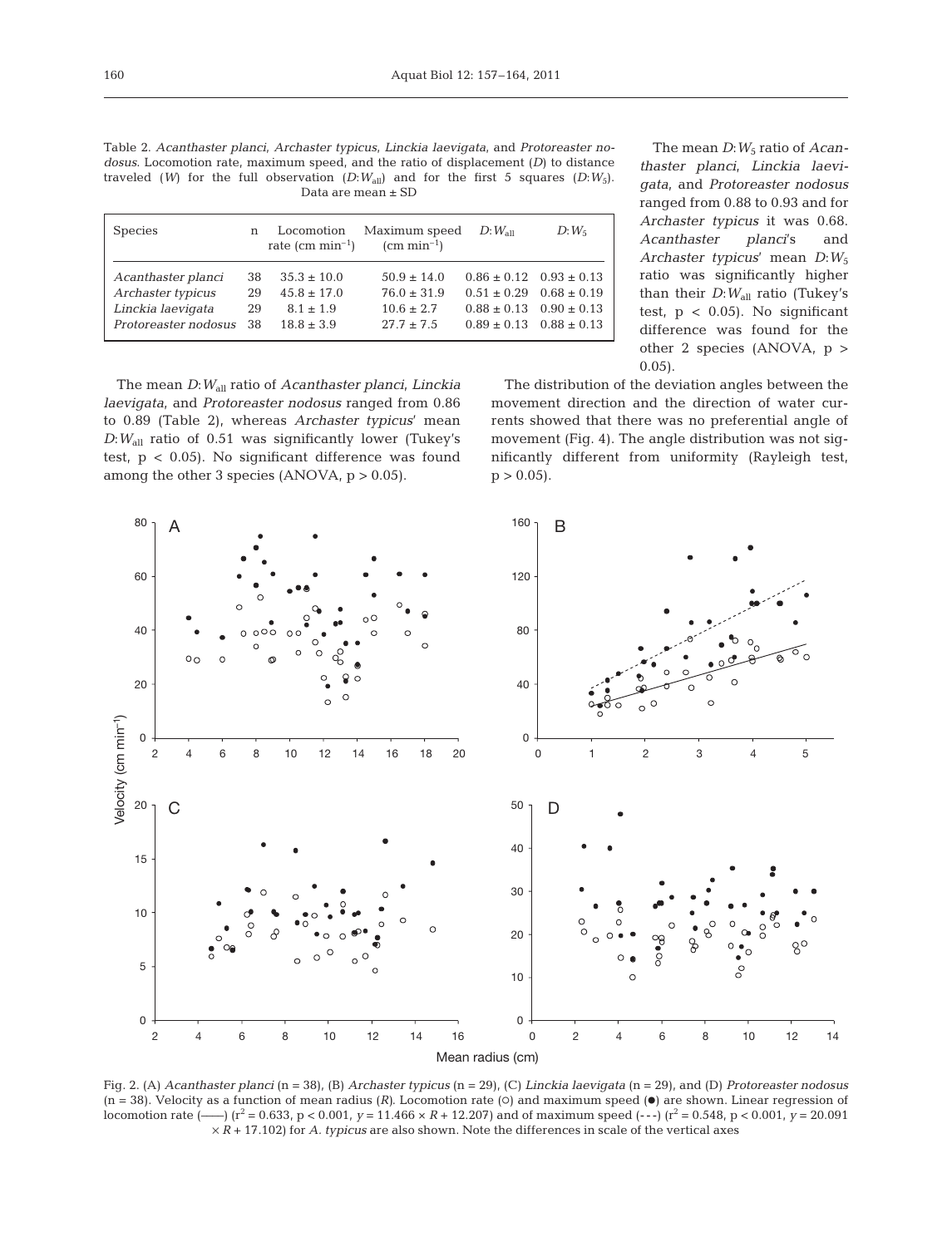

Fig. 3. *Acanthaster planci* ( $\Delta$ , n = 38), *Archaster typicus* ( $\diamondsuit$ , n = 29), *Linckia laevigata* (O, n = 29), and *Protoreaster nodosus* ( $\Box$ ,  $n = 38$ ). Body moves per minute as function of mean radius (*R)*. Solid line represents best fit line for all 4 species  $(r^2 = 0.605, y = 17.822 \times R^{-1.261})$ 

## **DISCUSSION**

Substrates may affect locomotion rates and movement pattern of sea stars. Ferlin (1973) reported that *Astropecten aranciacus* moved at higher velocities on fine sand than on coarse sand. In contrast, Scheibling (1981) found that the locomotion rate of *Oreaster reticulatus* did not vary between fine and coarse sand. Velocities measured on tarpaulin could therefore differ from values measured on natural substratum. However, the mean locomotion rate of *Acanthaster planci* of 35.3 cm min–1 (Table 2) closely resembles the rate of  $33 \text{ cm min}^{-1}$  on sand reported by Moran (1990). Therefore the use of a tarpaulin to compare inter- and intraspecific movement of sea stars seems to be a suitable in-field method, even if results must be extrapolated to the natural environment with some caution.

Movement patterns of animals are an integrated component of their feeding strategy. Pyke et al. (1977) stated in the optimal foraging theory that natural selec-



Fig. 4. (A) *Acanthaster planci* (n = 30), (B) *Archaster typicus* (n = 21), (C) *Linckia laevigata* (n = 22), and (D) *Protoreaster nodosus* (n = 33). Deviation of the movement direction from the water current direction. Arrows indicate the water current direction (0°). Distance from the center of the plot represents displacement *(D)*. Horizontal numbered lines indicate distance in cm. The p-values of the Ray-

leigh test are shown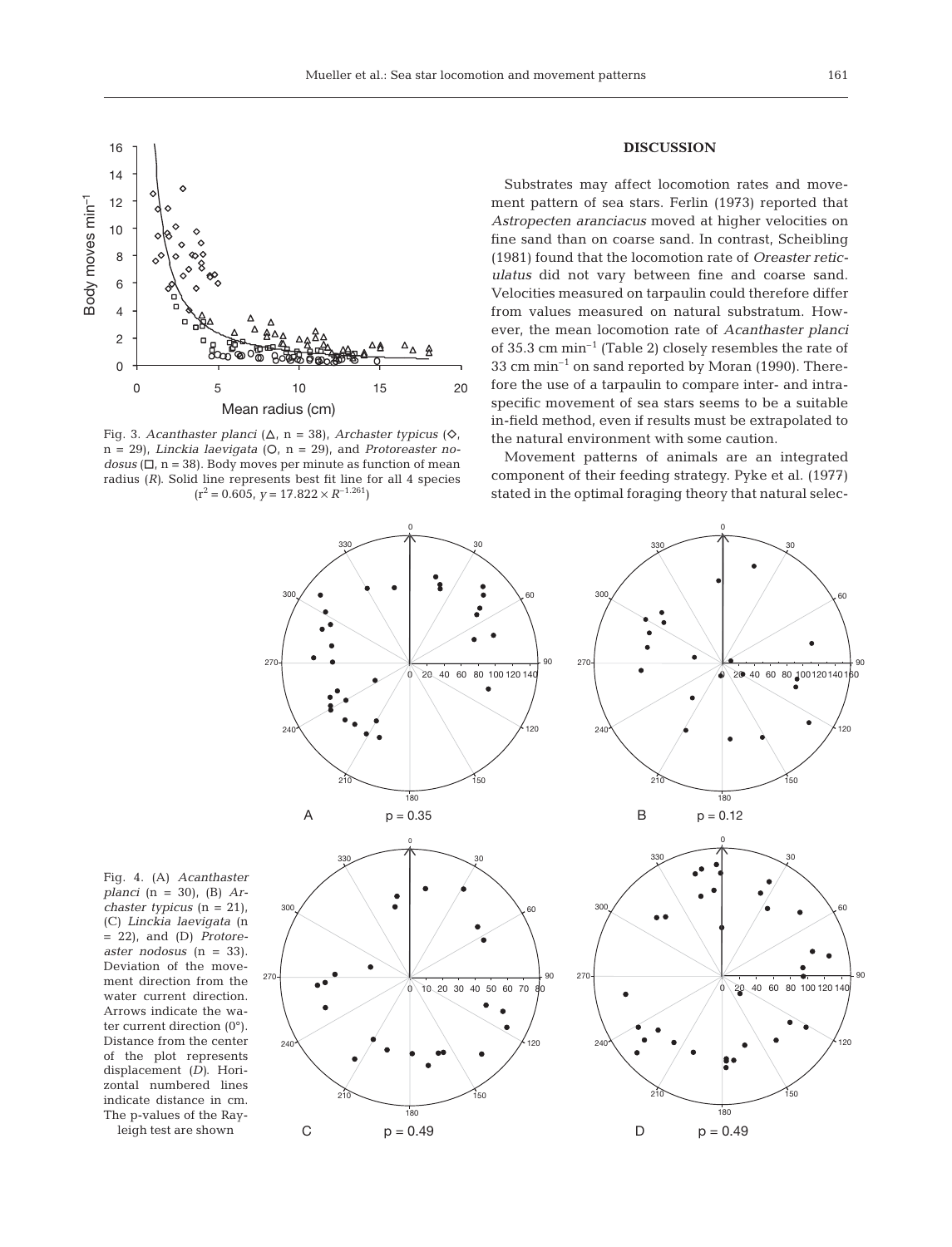tion may optimize movement patterns in relation to distribution and abundance of prey over evolutionary times. The goal of optimal foraging is to maximize the net rate of food uptake (Pyke et al. 1977, Krebs 1978). A highly directional movement pattern, as earlier described for sea stars (Scheibling 1981), optimizes foraging efficiency on substrata containing a relatively uniform distribution of food resources because it prevents re-grazing of substrata and extends the foraging range (Scheibling 1981). This seems to be the case for *Acanthaster planci*, *Linckia laevigata*, and *Protoreaster nodosus*, which all had a *D*:*W*all of approximately 0.9. Their movement was highly directional, whereas the movement path of *Archaster typicus* showed a partially directional pattern, with a  $D:W_{all}$  of about 0.5.

Inter-specific interactions have the potential to determine sea-star foraging behavior under natural conditions (Himmelman & Dutil 1991, Morissette & Himmelman 2000, Gaymer et al. 2002, Gaymer & Himmelman 2008). In the present experiment, however, these were excluded because specimens were placed on the tarpaulin one at a time.

Beddingfield & McClintock (1993) found that *Astro pecten articulatus* exhibited a directional pattern of movement in the absence of food. When encountering prey, however, both the frequency and magnitude of angular deviations in the foraging path increased, resulting in intensified foraging in areas with high prey density. This seems to be a highly efficient foraging strategy that may be used by many organisms. Generally, undirected movement patterns may be an adaptation to living in high density in an environment with locally high prey density (McClintock & Lawrence 1985). This may be the case for *Archaster typicus*, which has densities of up to 131 ind.  $m^{-2}$  (Bos et al. 2011) in the prey-abundant intertidal zone.

The relative small body size of *Archaster typicus* (up to 15 cm in diameter; Janssen et al. 1984) compared to the size of the other 3 sea stars in the present study may also explain the more undirected pattern of movement of this species. Sea stars may generally show directed movement for a certain distance that is related to their body size before changing their movement direction. Consequently, small sea stars would move a shorter distance before changing direction than larger ones. In fact, when just considering the first 5 squares of our observation (*D*:*W*5), *Archaster typicus*' movement path was more directed. This was also the case for *Acanthaster planci*, which is much larger than *Archaster typicus*. In contrast, *Linckia laevigata*'s and *Protoreaster nodosus*' *D*:*W*<sup>5</sup> ratios do not differ significantly from their *D*:  $W_{all}$  ratios, although they are about the same size as *Acanthaster planci*. Furthermore, when comparing the *D*:*W* ratio throughout all size classes of *Archaster typicus* or within the other 3 species, there is no evidence for a size-dependent relationship between pattern of movement and body size.

Water currents are used by numerous mobile marine organisms for orientation and to detect food. Sea stars have been variously reported to move upstream (e.g. Castilla & Crisp 1973) or cross-stream, which increases the chance of detecting waterborne chemical stimuli (Rochette et al. 1994). In our experiments, all 4 sea star species did not show a preferential angle of movement in relation to the water current direction. This suggests that the use of a tarpaulin as substrate worked well in avoiding sensory interruptions.

Large sea stars are thought to move faster than smaller specimens (e.g. Westheide & Rieger 1996), based on the assumption that velocity depends on the number (Gaymer & Himmelman 2008) and length of tube feet and thus on body size (Westheide & Rieger 1996). Indeed, Moran (1990) reported that small *Acanthaster planci* were slower than large specimens. However, Ferlin (1973) found body size and velocity of the sea star *Astropecten aranciacus* not to be related. In the present study, we found a significant linear relationship between *R* and both locomotion rate and maximum speed for *Archaster typicus*, which confirms that larger sea stars move faster than smaller ones. However, although *Archaster typicus* displayed the highest locomotion rate, it was the smallest species studied. A relationship between body size and velocity was not found for the other 3 species though. Hence, the relationship between body size and velocity of sea stars may just be species-specific. Nevertheless, morphological differences may explain inter-specific variation in locomotion rate. Blake (1989) hypothesized that seastar growth either stresses strength and sturdiness or flexibility. The relatively small, thickened disk and the moderately enlarged marginal plates of *Linckia laevegata* and *Protoreaster nodosus* provide sturdiness and protection, whereas the relatively larger and flattened disk as well as the less-developed marginal plates of *Acanthaster planci* and *Archaster typicus* feature flexibility, which promotes locomotive activity. This supports our findings that *Acanthaster planci* and *Archaster typicus* perform higher locomotion rates than *L. laevigata* and *P. nodosus*. Moreover, *Acanthaster planci* is a multi-armed sea star with a large disk and relatively high number of tube feet and therefore presumably has increased predatory abilities such as locomotion (Blake 1989). Furthermore, tube-foot morphology is likely to affect locomotion rates. Santos et al. (2005) hypothesized that tube-foot morphology is influenced by the adaption to habitats and varying substrate types (Blake 1990) but within limits imposed by the evolutionary lineage (Vickery & McClintock 2000). In accordance to this theory, all 4 species in the present study feature the typical valvatid simple disk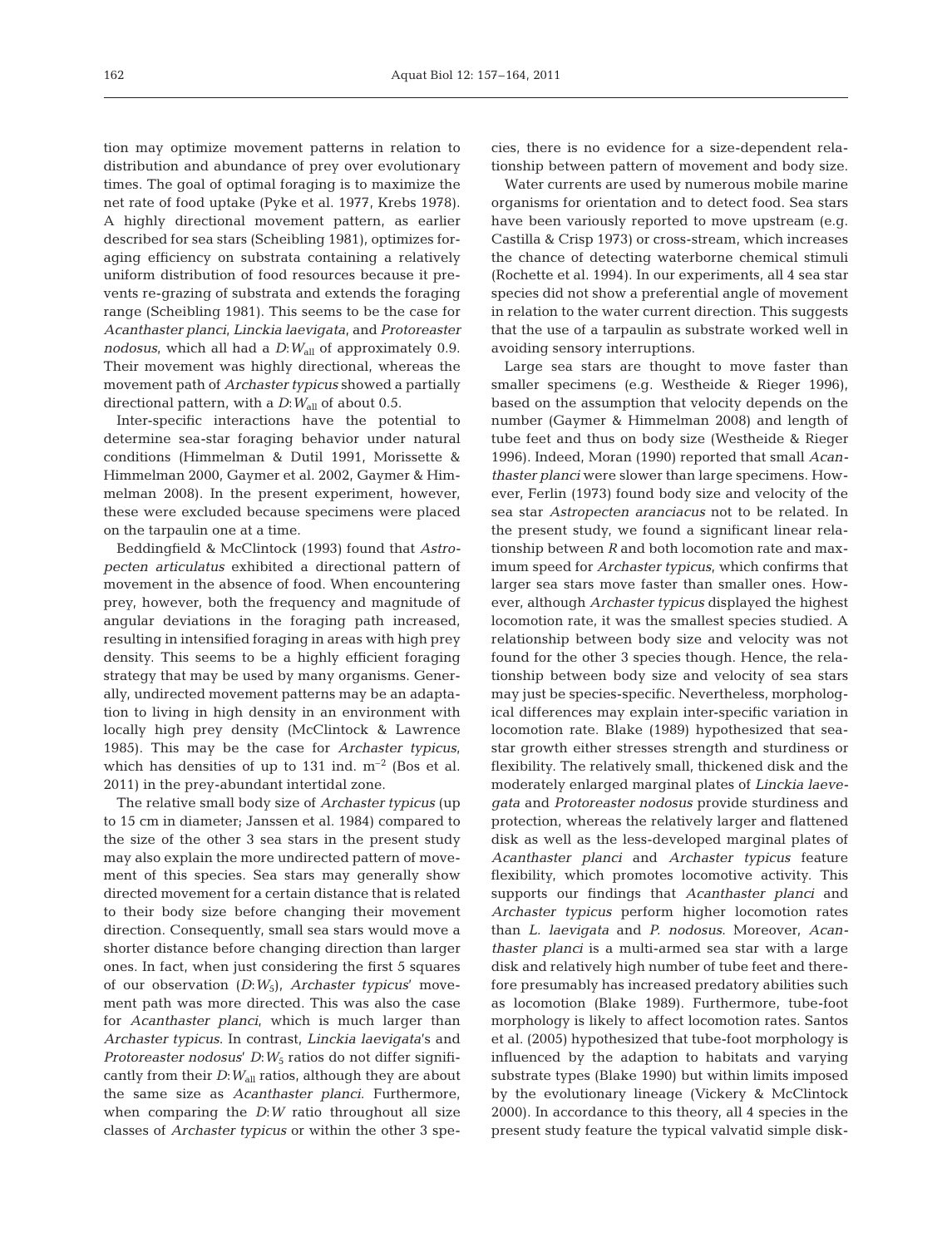ending type of tube foot, but with minor modifications (Santos et al. 2005). *Acanthaster planci* and *L. laevigata* are usually encountered in highly structured, 3-dimensional hard-substrate habitats and so the main functions of their tube feet are locomotion and fixation (Santos et al. 2005). In contrast, *Archaster typicus* and *P. nodosus* both occur in less-structured soft-bottom habitats and the main function of their tube feet is primarily locomotion. Therefore, it would be likely that the latter 2 species have higher locomotion rates than the 2 species that are adapted to highly structured environments, especially under our experimental conditions on a 2-dimensional tarpaulin. And in fact, *L. laevigata* showed the lowest locomotion rate of all 4 species tested. However, *Acanthaster planci* had the second highest locomotion rate. A possible explanation might be that its relatively fast locomotion rate may allow *Acanthaster planci* to move over sandy areas in search of coral prey and may provide it with the potential to migrate from one reef to another (Moran 1988). This could also explain the successful spreading over large coral reef areas during outbreaks of *Acanthaster planci* (e.g. Moran 1986, Babcock et al. 1994, Bos 2010).

Other explanations for variation in inter-specific locomotion rates may be given by differences in prey abundance, prey quality, and feeding behavior. *Linckia laevigata* is known to be a microphagous feeder grazing on detritus and small invertebrates living in algal mats (Schoppe 2000). For this species, there seems to be no need to move fast, because its prey does not move (or only slowly) and is usually abundant. *Protoreaster nodosus* on the other hand is an opportunistic microphagous feeder (Schoppe 2000), also feeding on mobile invertebrates such as heart urchins (Bos et al. 2008a). While foraging, *P. nodosus* often covers longer distances (B. Mueller et al. pers. obs.), which makes it beneficial to move at a considerable speed. *Acanthaster planci*, a coralivore, may need to migrate to other feeding grounds when food becomes scarce, which may occur during population outbreaks. Moreover, large numbers of *A. planci* were observed to move from deeper water up the slopes of reefs during early stages of outbreaks (Moran 1988). Moran (1988) suggested that larvae had settled at the base of the reefs about 2 yr earlier and spent their juvenile life stages there feeding on coralline algae. When  $\triangleright$  Bos AR, Gumanao GS, van Katwijk MM, Mueller B, Saceda maturing, feeding behavior changes and sub-adults migrate to shallower reefs to prey on coral polyps.

One further reason to explain inter-specific differences in locomotion rate may be the existence of migration as part of a species' life cycle. Bos et al. (2008a) found juvenile *Protoreaster nodosus* (*R* < 8.0 cm) exclusively in shallow sandy habitats with abundant seagrass in water ≤ 2 m deep, whereas adults  $(R = 10 \text{ cm})$  were found at a water depth ranging from

0 to 37 m independent of seagrass presence. They suggested that juvenile *P. nodosus* displays a gradual migration to adult habitats, which would underline the biological need for a certain level of locomotion.

Our findings on the size-dependent locomotion rate of the 4 tested valvatid sea-star species suggest that there is a relationship between body size and locomotion rate, irrespective of species affiliation. Specimens of all 4 species moved at the same speed in relation to their body size. Hence, if this is the case, the body size of a specimen may partly overrule species-specific characteristics such as body structure and tube-foot morphology and therefore morphological and behavioral adaptations.

*Acknowledgements.* We thank M. Kochen, F. van Duyl, and 4 anonymous reviewers for comments on an earlier version of the manuscript and E. Meesters for providing statistical advice. Furthermore, we thank A. Rogers for fine-tuning the document's language. This study was performed and in part financed through cooperation between the German Development Service (DED) and the Davao del Norte State College. All experiments complied with the current laws of the Republic of the Philippines.

## LITERATURE CITED

- ▶ Babcock RC, Mundy CN, Whitehead D (1994) Sperm diffusion models and in situ confirmation of long-distance fertilization in the free-spawning asteroid *Acanthaster planci.* Biol Bull (Woods Hole) 186:17–28
- ▶ Beddingfield SD, McClintock JB (1993) Feeding behavior of the sea star *Astropecten articulatus* (Echinodermata: Asteroidea): an evaluation of energy-efficient foraging in a soft-bottom predator. Mar Biol 115:669–676
	- Blake DB (1989) Asteroidea: functional morphology, classification and phylogeny. In: Jangoux M, Lawrence JM (eds) Echino derm studies, Vol 3. Balkema, Rotterdam, p 179–223
	- Blake DB (1990) Adaptive zones of the class Asteroidea (Echinodermata). Bull Mar Sci 46:701–718
	- Bos AR (2010) Crown-of-thorns outbreak at the Tubbataha Reefs UNESCO World Heritage Site. Zool Stud 49:124
- ► Bos AR, Gumanao GS, Alipoyo JCE, Cardona LT (2008a) Population dynamics, reproduction and growth of the Indo-Pacific horned sea star, *Protoreaster nodosus* (Echinodermata; Asteroidea). Mar Biol 156:55–63
	- Bos AR, Alipoyo JCE, Cardona LT, Gumanao GS, Salac N (2008b) Population structure of common Indo-Pacific sea stars in the Davao Gulf. Philippine Association of Marine Science Proceedings. UPV J Nat Sci 13:11–24
- MM, Tejada RP (2011) Ontogenetic habitat shift, population growth and burrowing behavior of the Indo-Pacific beach star, *Archaster typicus* (Echinodermata; Asteroidea). Mar Biol 158:639–648
- Castilla JC, Crisp DJ (1973) Responses of *Asterias rubens* to ➤ water currents and their modification by certain environmental factors. Neth J Sea Res 7:171–190
	- Dale J (1997) Chemosensory search behavior in the sea star *Asterias forbesi.* Biol Bull 193:210–212
- ▶ Dingle H, Drake VA (2007) What is migration? Bioscience 57:113–121